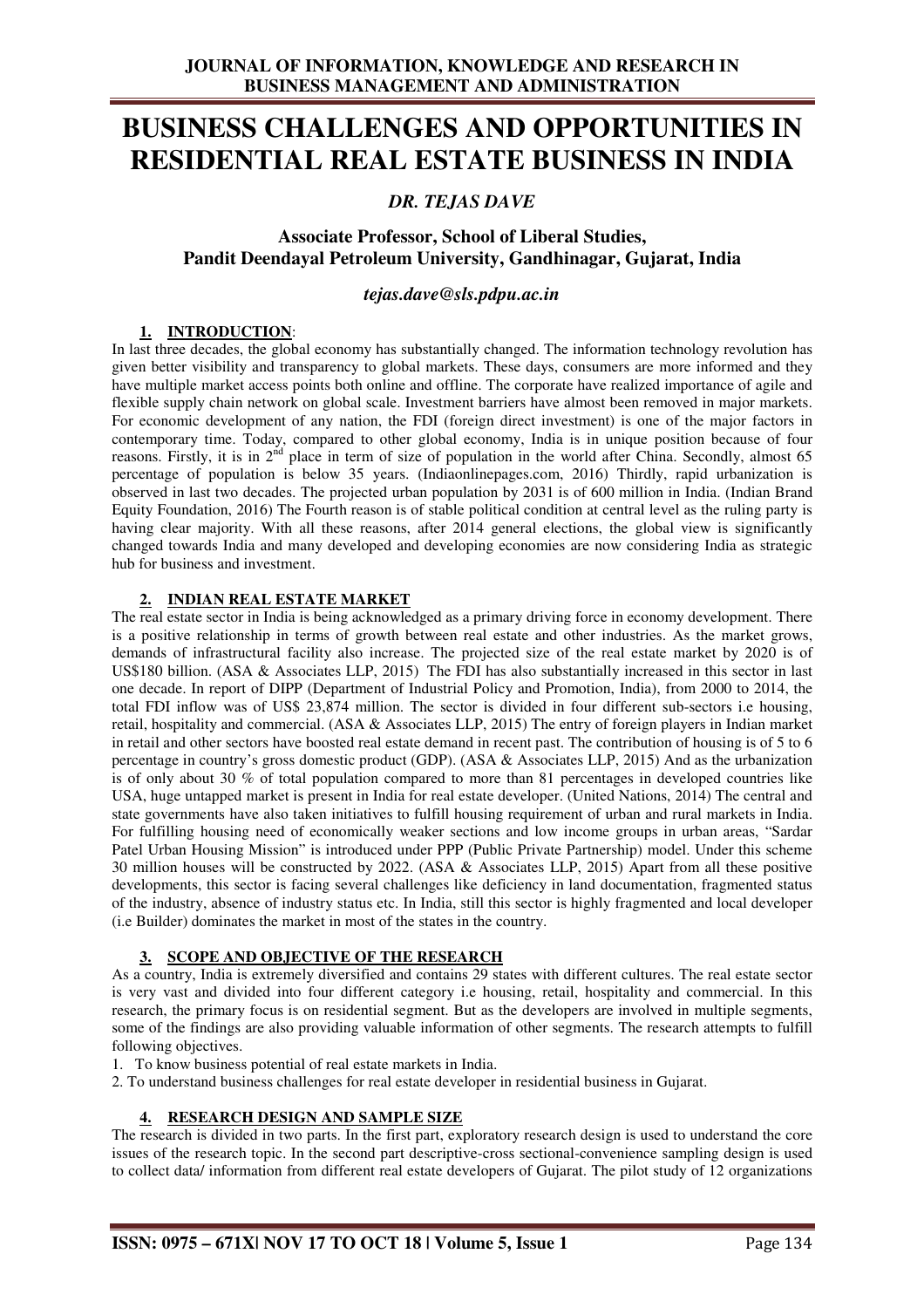## **JOURNAL OF INFORMATION, KNOWLEDGE AND RESEARCH IN BUSINESS MANAGEMENT AND ADMINISTRATION**

is conducted of Gujarat region which are dealing in multiple business like land procurement and/or development, commercial real estate and residential real estate businesses.

#### **5. DEVELOPMENT & TESTING OF HYPOTHESES**

The following major hypotheses have been developed on the basis of literature review. The pilot survey was conducted and to test, all three critical hypotheses "One Way Anova Test" (Analysis of Variance) is performed with 0.05 level of significance

| Sr.                         | Statement                                                                                                                                                                                                                                                                                  | Result                                                           |
|-----------------------------|--------------------------------------------------------------------------------------------------------------------------------------------------------------------------------------------------------------------------------------------------------------------------------------------|------------------------------------------------------------------|
| No.                         |                                                                                                                                                                                                                                                                                            |                                                                  |
|                             | Extensive government intervention is equally observed in all four types<br>of residential and commercial property development projects (i.e.<br>Residential new property, Residential old property (re- development),                                                                      | Acceptance limit: 2.826<br>F Statistic: 4.436<br>Ho is rejected  |
|                             | Commercial new property, Commercial old property (re-development))<br>Ho: $\mu$ 1 = $\mu$ 2 = $\mu$ 3 = $\mu$ 4& H1: $\mu$ 1 $\neq \mu$ 2 $\neq \mu$ 3 $\neq \mu$ 4                                                                                                                        |                                                                  |
| $\mathcal{D}_{\mathcal{L}}$ | In promotion, all traditional tools of mass media are extensively used<br>for sales of residential property (i.e Television, Radio, Print, Internet)<br>Ho: $\mu$ 1 = $\mu$ 2 = $\mu$ 3 = $\mu$ 4 & H1: $\mu$ 1 $\neq \mu$ 2 $\neq \mu$ 3 $\neq \mu$ 4                                     | Acceptance limit: 2.826<br>F Statistic: 13.717<br>Ho is rejected |
| 3                           | The consumers provides equal importance to all four critical selection<br>parameters i.e Brand image of the developer, Price of the property,<br>location of the site, loan facility Ho: $\mu$ 1 = $\mu$ 2 = $\mu$ 3 = $\mu$ 4 & H1: $\mu$ 1 $\neq \mu$ 2 $\neq$<br>$\mu$ 3 $\neq$ $\mu$ 4 | Acceptance limit: 2.826<br>F Statistic: 8.077<br>Ho is rejected  |

#### **6. HYPOTHESIS TESTING & DERIVING INFERENCES**

Hypothesis 1: Ho is rejected as 4.436 > 2.826. In recent past government has started computerization of land documents and the documents pertaining to property ownership. In case of new residential and commercial property, the task of document processing and approval is comparatively easily than to process documents of property under re-development title. It has been observed that in cities older properties are being demolished to construct multi storey high-rise building with state of the art facilities for resident as well as commercial offices in India. In case of re-development of the property, still many documents are in paper forms with the government agencies like municipality and with the owner. And to process such re-development application extensive verification is being done by the government agencies prior to issue of approval letter for redevelopment.

Hypothesis 2: Ho is rejected as 13.717 > 2.826. It has been observed that the use of television is comparatively less in India compared to other tools of media. The fragment market might be one of the reasons behind avoidance of national television network to promote real estate business. Very few national players of real estate business are using television to promote their business at national level. The radio, print and internet are being extensively used to promote potential markets by the property developer. In Gujarat, outdoor advertisements in the form of hoardings are extensively used to promote different property locations. It has been found that in Gujarat, a few developers have started taking support of social media to create awareness and also to target potential segments from local markets. They are very positive about social media and believe that in future it will overtake all other media when youth of almost fifty percentage of total population will drive these markets.

Hypothesis 3: Ho is rejected as 8.077 > 2.826. It has been observed that the corporate image of the property developer is one of the most critical parameter for consumer in the process of selection of the property. The consumers give less importance to loan facility provided by developers as they have multiple options for finance in the Indian market. The Indian markets are flooded with private and public sector banks and property loans are easily available if the applicants have decent credit records. The location is also one of the important factors particularly in urban areas as cities are overcrowded due to rapid urbanization.

#### **7. MAJOR FINDING OF THE RESEARCH**

 $\checkmark$  The central and state governments have taken considerable amount of initiative to keep proper infrastructural development in the country. The IT is extensively used to keep the record in systematic form and also in the proper places. In town planning, governments are playing active role to provide green environment, proper access to facility with wide and well constructed roads and other utility supply. The government also emphasizes on tree plantation and clean ambience to society.